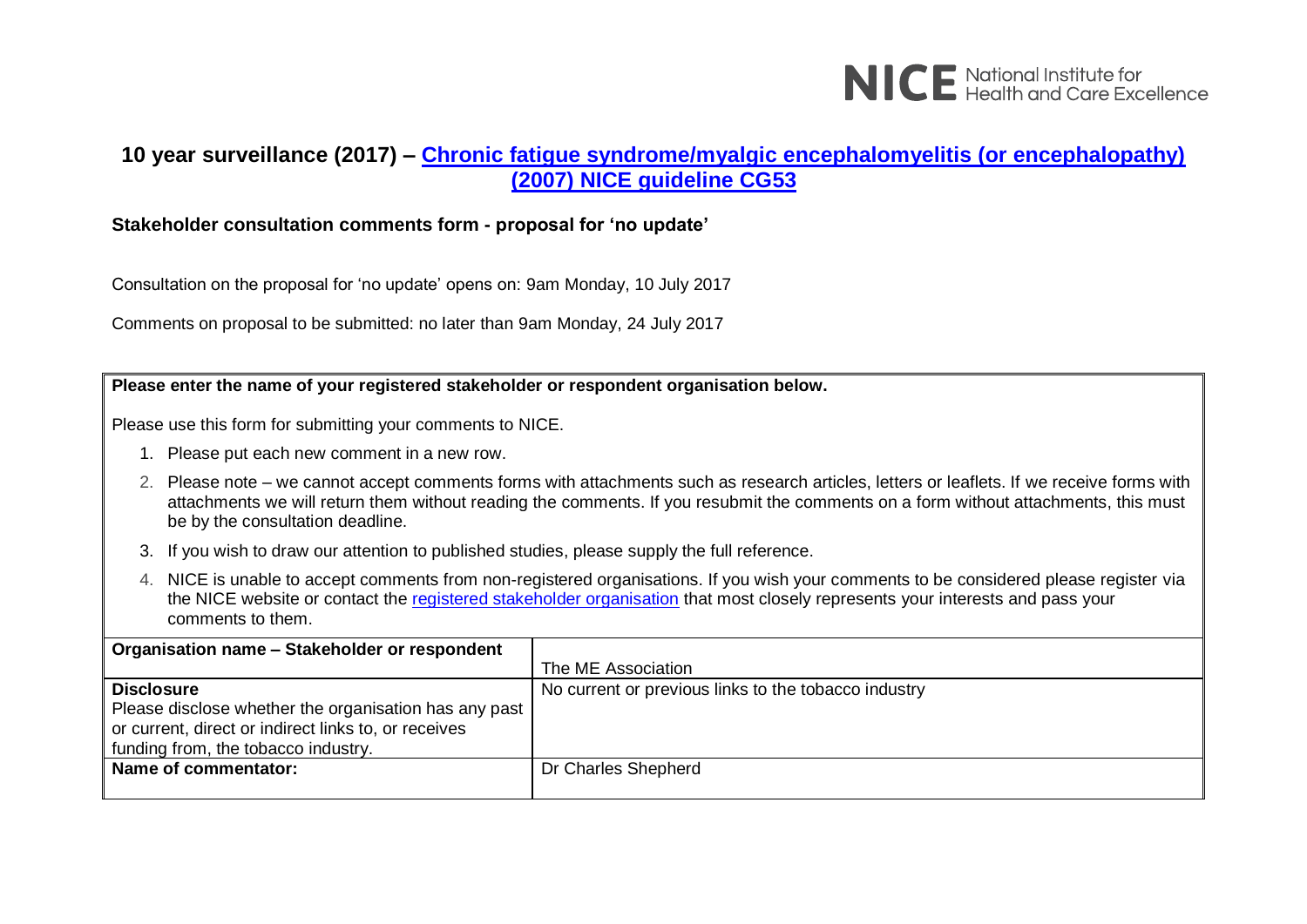

[Developing NICE guidelines: the manual](https://www.nice.org.uk/process/pmg20/chapter/1-introduction-and-overview) gives an overview of the processes used in surveillance reviews of NICE clinical guidelines.

| ID | <b>Questions</b>                                                     | <b>Overall</b><br>response<br>yes / no | <b>Comments</b><br>Please insert each new comment in a new row                                                                                                                                                                                                                                                                           |
|----|----------------------------------------------------------------------|----------------------------------------|------------------------------------------------------------------------------------------------------------------------------------------------------------------------------------------------------------------------------------------------------------------------------------------------------------------------------------------|
|    | Do you agree with<br>the proposal not to<br>update the<br>guideline? | <b>NO</b>                              | The ME Association is shocked and surprised to learn that the expert group appointed by NICE to<br>review all new relevant research evidence on clinical assessment, diagnosis and management of<br>ME/CFS has concluded that there is no need to review or update the 2007 NICE guideline (CG 53) on<br>ME/CFS.                         |
|    |                                                                      |                                        | The MEA consistently takes the position that key parts of the 2007 NICE guideline on ME/CFS are unfit<br>for purpose. In particular, recommendations relating to the use of cognitive behavior therapy (CBT) and<br>graded exercise therapy (GET) for everyone with mild or moderate ME/CFS are inappropriate and need<br>to be revised. |
|    |                                                                      |                                        | We believe this is also the position taken by the vast majority of people with ME/CFS. We therefore<br>published an online petition supporting our position and are carrying out an MEA website survey that<br>gives people an opportunity to support the NICE guideline on ME/CFS if they wish to do so.                                |
|    |                                                                      |                                        | The MEA petition, calling for a review of the guideline, opened on Monday 10th July. This has attracted<br>over 14,000 signatures in less than two weeks. The petition can be viewed here:                                                                                                                                               |
|    |                                                                      |                                        | https://www.change.org/p/petition-the-nice-guideline-for-cfs-me-is-unfit-for-purpose-and-needs-a-complete-<br>revision?recruiter=744708136&utm_source=share_petition&utm_medium=copylink&utm_campaign=share_petition                                                                                                                     |
|    |                                                                      |                                        | The wording and current results from the MEA website survey, which opened on Tuesday 11 July, are as<br>follows:                                                                                                                                                                                                                         |
|    |                                                                      |                                        | Do you think the NICE guideline for CFS/ME is working for you?                                                                                                                                                                                                                                                                           |
|    |                                                                      |                                        | Yes - I think it is (0%, 2 Votes)<br>Yes - but it could be better (1%, 3 Votes)<br>No - I think it needs a minor review (1%, 7 Votes)<br>No - I think it needs a major review (95%, 565 Votes)<br>I am not sure (1%, 4 Votes)                                                                                                            |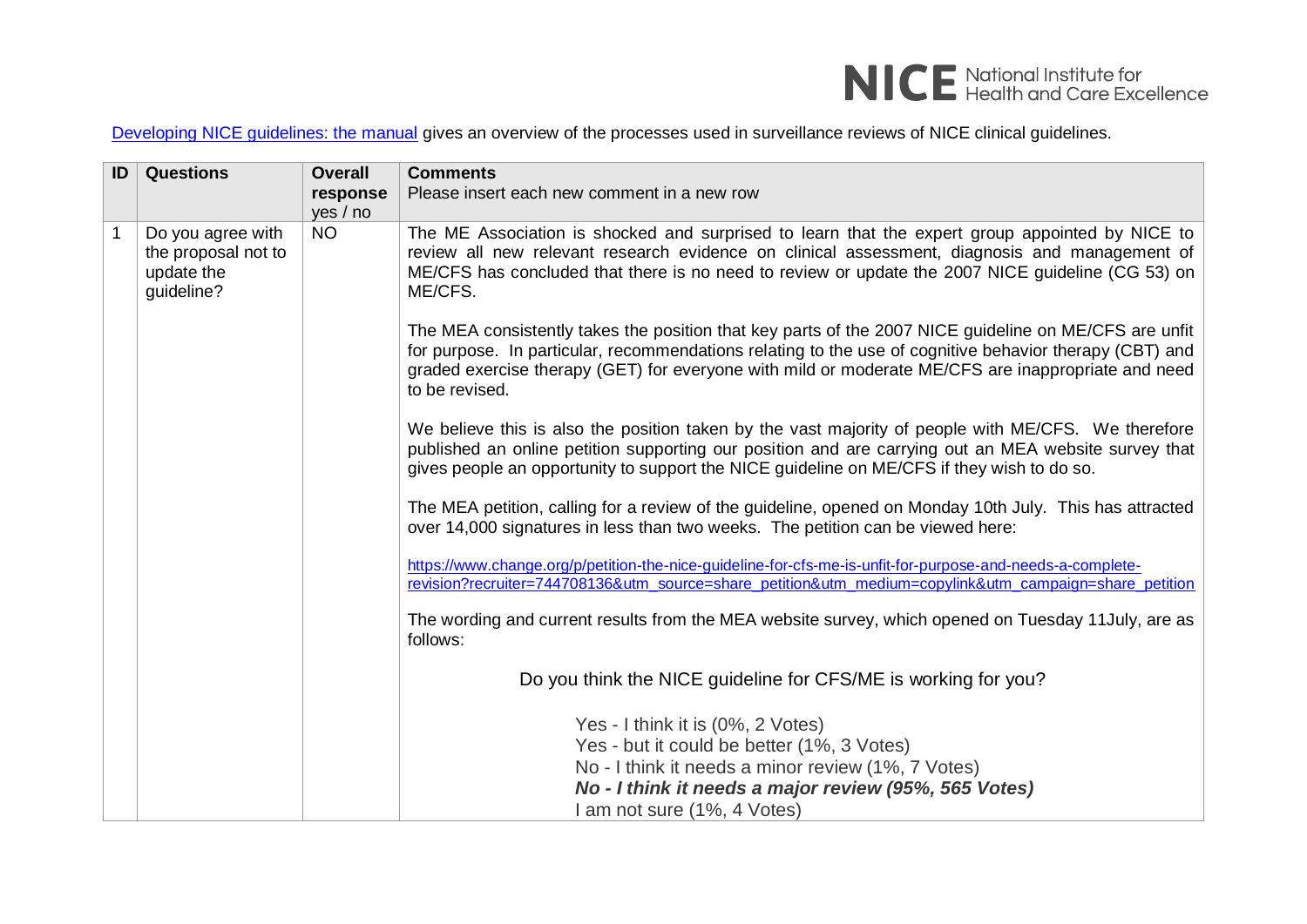

| ID | <b>Questions</b> | <b>Overall</b> | <b>Comments</b>                                                                                                                                                                                                                                                                                                                                                                                                                                                                                                        |
|----|------------------|----------------|------------------------------------------------------------------------------------------------------------------------------------------------------------------------------------------------------------------------------------------------------------------------------------------------------------------------------------------------------------------------------------------------------------------------------------------------------------------------------------------------------------------------|
|    |                  | response       | Please insert each new comment in a new row                                                                                                                                                                                                                                                                                                                                                                                                                                                                            |
|    |                  | yes / no       |                                                                                                                                                                                                                                                                                                                                                                                                                                                                                                                        |
|    |                  |                | What's the NICE guideline? (3%, 16 Votes)                                                                                                                                                                                                                                                                                                                                                                                                                                                                              |
|    |                  |                | Total Voters: 597 (at 4pm on Friday 20 July)                                                                                                                                                                                                                                                                                                                                                                                                                                                                           |
|    |                  |                |                                                                                                                                                                                                                                                                                                                                                                                                                                                                                                                        |
|    |                  |                | MEA website link: www.meassociation.org.uk                                                                                                                                                                                                                                                                                                                                                                                                                                                                             |
|    |                  |                | The principle reason we believe the NICE guideline must be reviewed is because it is no longer ethical<br>to produce a 'one size fits all' guideline to the management of ME/CFS. The current guideline basically<br>consists of recommending CBT and/or GET for everyone with mild or moderate ME/CFS. However, it<br>fails to acknowledge differing views on both the value and potential harm that can occur when these two<br>treatments are used as primary interventions for the majority of people with ME/CFS. |
|    |                  |                | We also have a number of other reasons, especially in relation to assessment and management of<br>people with severe ME/CFS. These are set out in our response to question 2.                                                                                                                                                                                                                                                                                                                                          |
|    |                  |                | Ethically speaking, we believe the only way forward is for NICE to revise the 2007 guideline on ME/CFS<br>to ensure that:                                                                                                                                                                                                                                                                                                                                                                                              |
|    |                  |                | (a) physicians and patients are fully informed about the reality of the international debate on the<br>acceptability, effectiveness and safety of CBT and GET                                                                                                                                                                                                                                                                                                                                                          |
|    |                  |                | (b) people with ME/CFS are provided with information and guidance on approaches to management that<br>they consistently report as being helpful and                                                                                                                                                                                                                                                                                                                                                                    |
|    |                  |                | (c) there is meaningful information and guidance on the assessment and management of people with<br>severe ME/CFS.                                                                                                                                                                                                                                                                                                                                                                                                     |
|    |                  |                | The current UK guidance from NICE on the management of ME/CFS is 'stuck in the past', is unethical,<br>and is not acceptable to the patient community.                                                                                                                                                                                                                                                                                                                                                                 |
|    |                  |                | If this unethical position continues following the stakeholder consultation process, The MEA will be left<br>with no option but to continue to campaign for the NICE guideline to be reviewed.                                                                                                                                                                                                                                                                                                                         |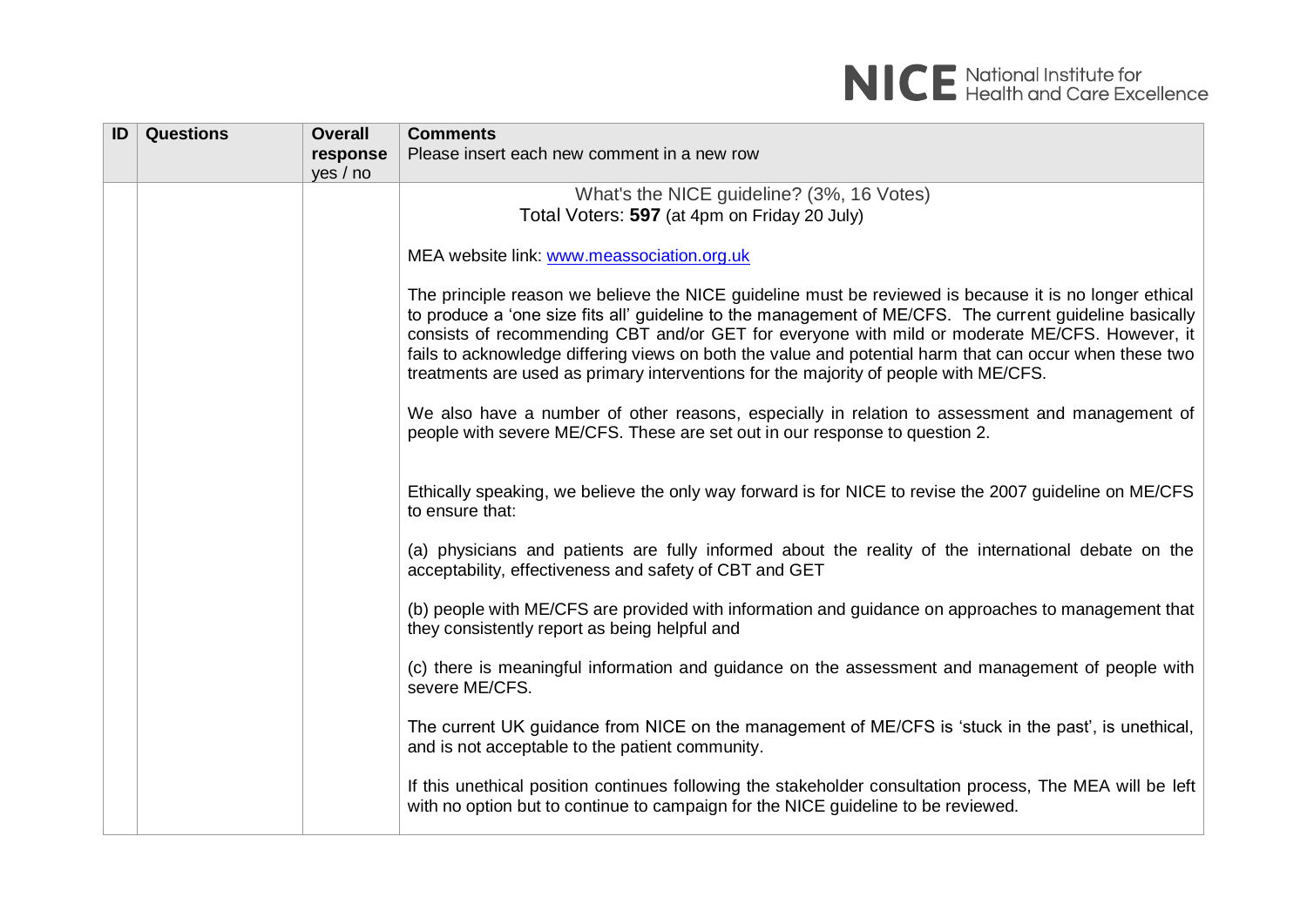

| ID             | <b>Questions</b>                                                                         | <b>Overall</b> | <b>Comments</b>                                                                                                                                                                                                                                                                                                                                                                                                                                                                                                                                                                                                                                |
|----------------|------------------------------------------------------------------------------------------|----------------|------------------------------------------------------------------------------------------------------------------------------------------------------------------------------------------------------------------------------------------------------------------------------------------------------------------------------------------------------------------------------------------------------------------------------------------------------------------------------------------------------------------------------------------------------------------------------------------------------------------------------------------------|
|                |                                                                                          | response       | Please insert each new comment in a new row                                                                                                                                                                                                                                                                                                                                                                                                                                                                                                                                                                                                    |
|                |                                                                                          | yes / no       |                                                                                                                                                                                                                                                                                                                                                                                                                                                                                                                                                                                                                                                |
| $\overline{2}$ | Do you agree with<br>the proposal to<br>remove the<br>guideline from the<br>static list? | <b>YES</b>     | There are serious omissions and lack of detail in numerous parts of the current NICE guideline covering<br>clinical assessment, diagnosis and management. Our recommendations for improvement were made in<br>the comprehensive submission that we submitted in 2013 when we opposed the proposal to place the<br>NICE guideline in the NICE static list.                                                                                                                                                                                                                                                                                      |
|                |                                                                                          |                | Website link to MEA recommendations re NICE static list consultation:                                                                                                                                                                                                                                                                                                                                                                                                                                                                                                                                                                          |
|                |                                                                                          |                | http://www.meassociation.org.uk/2013/10/mea-opposes-plan-to-put-review-of-nice-mecfs-guideline-on-<br>hold-23-october-2013/                                                                                                                                                                                                                                                                                                                                                                                                                                                                                                                    |
|                |                                                                                          |                | Having attended a meeting with Professor Mark Baker from NICE at the House of Lords on 25th June<br>2014, we were left with the clear impression that Professor Baker understood and accepted the<br>concerns of the ME patient community about defects in the guideline. Consequently, we find it very<br>difficult to understand why NICE decided to reinforce their inactivity over the guideline by placing it on<br>the static list only a few months earlier in September 2013                                                                                                                                                           |
|                |                                                                                          |                | These are two relevant extracts from the Minutes for this meeting:                                                                                                                                                                                                                                                                                                                                                                                                                                                                                                                                                                             |
|                |                                                                                          |                | 2.2 Turning to the ME/CFS Guideline specifically, the Professor said that it did not meet our needs and it<br>did not meet theirs (NICE's) either. The pressure for guidance started in about 2002 when the then<br>CMO, Sir Liam Donaldson, wanted the subject "put to bed" in the form of advice to doctors that ME/CFS<br>was a real illness and what they should do about it. It did serve a purpose because it was the only bit of<br>guidance in the NHS on ME/CFS, but it was limited in its scope. It was designed to get patients seen<br>and helped, but it assumed there were specialists who knew what to do – and there were not. |
|                |                                                                                          |                | 2.4 In summary, Professor Baker said:                                                                                                                                                                                                                                                                                                                                                                                                                                                                                                                                                                                                          |
|                |                                                                                          |                | He sympathised with the position we were in with the Guideline                                                                                                                                                                                                                                                                                                                                                                                                                                                                                                                                                                                 |
|                |                                                                                          |                | The Guideline failed to address the real issues in ME/CFS                                                                                                                                                                                                                                                                                                                                                                                                                                                                                                                                                                                      |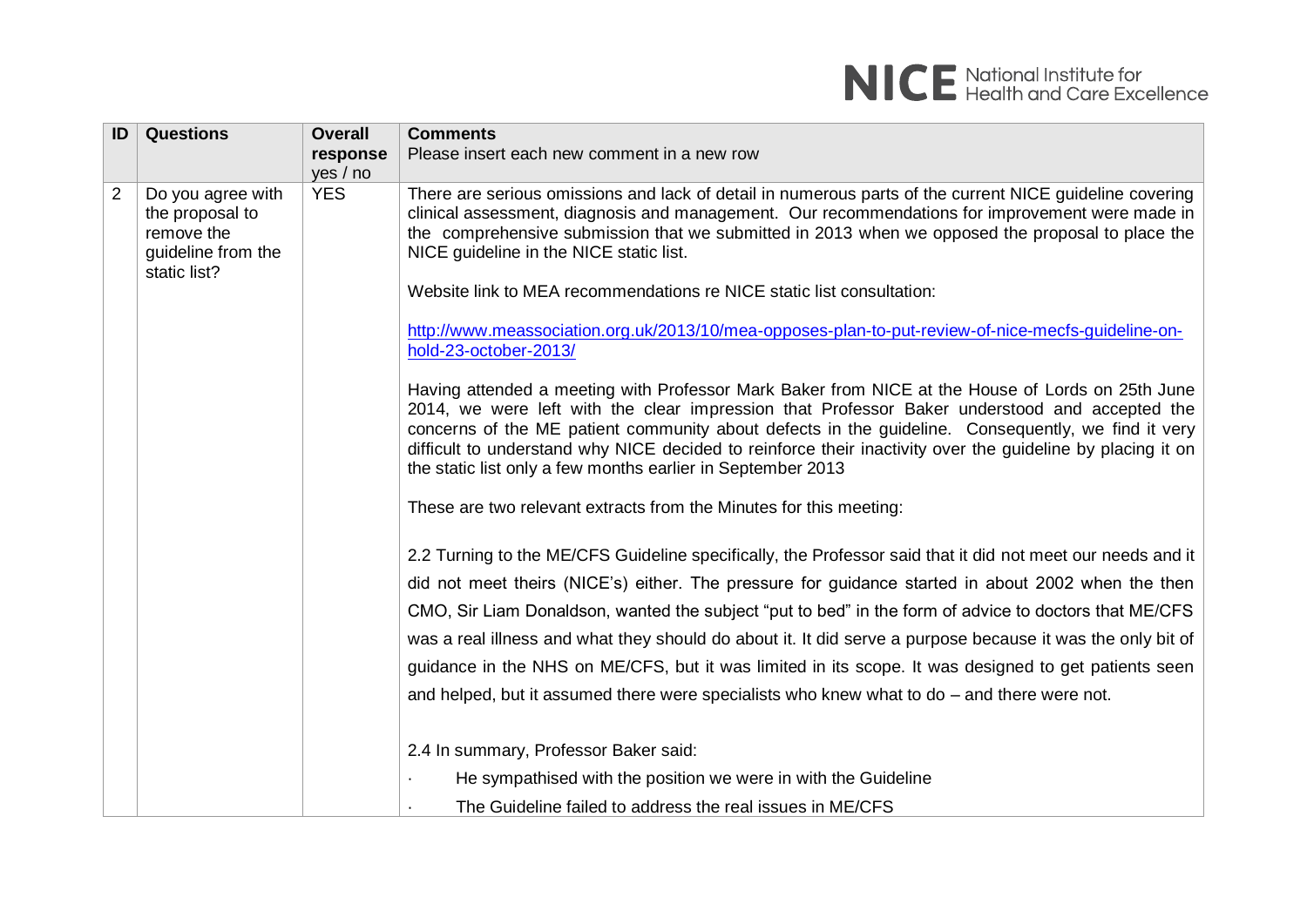

| ID | <b>Questions</b> | <b>Overall</b><br>response<br>yes / no | <b>Comments</b><br>Please insert each new comment in a new row                                                                                                                                                                                   |
|----|------------------|----------------------------------------|--------------------------------------------------------------------------------------------------------------------------------------------------------------------------------------------------------------------------------------------------|
|    |                  |                                        | It does not promote innovation                                                                                                                                                                                                                   |
|    |                  |                                        | It had a disappointing impact on specialist care and commissioning issues.                                                                                                                                                                       |
|    |                  |                                        | Complete Minutes for this meeting can be found here:                                                                                                                                                                                             |
|    |                  |                                        | http://www.forward-me.org.uk/25th%20June%202014.htm                                                                                                                                                                                              |
|    |                  |                                        | We must, however, return to two key issues that are of major concern to the ME/CFS patient<br>community. These relate to:                                                                                                                        |
|    |                  |                                        | (a) guidance on clinical assessment and diagnosis of ME/CFS and                                                                                                                                                                                  |
|    |                  |                                        | (b) the failure of NICE to provide any meaningful guidance on management of people with severe<br>ME/CFS.                                                                                                                                        |
|    |                  |                                        | Both issues were recently raised at a meeting at the House of Lords between members of the Forward<br>ME Group of ME/CFS charities and two senior representatives from the Royal College of General<br>Practitioners.                            |
|    |                  |                                        | Minutes for this meeting can be found on the Forward ME Group website: http://www.forward-me.org.uk                                                                                                                                              |
|    |                  |                                        | Delays in diagnosis, resulting in no clear guidance, or even harmful guidance on management, creates<br>a very distressing and unsatisfactory situation for patients.                                                                            |
|    |                  |                                        | Both NICE and the Chief Medical Officer's Working Group report on ME/CFS have issued clear<br>guidance on the timeline for making a diagnosis. The NICE guideline states:                                                                        |
|    |                  |                                        | A diagnosis should be made after other possible diagnoses have been excluded and the symptoms<br>have persisted for 4 months in an adult or 3 months in a child or young person and that this should be<br>made or confirmed by a paediatrician. |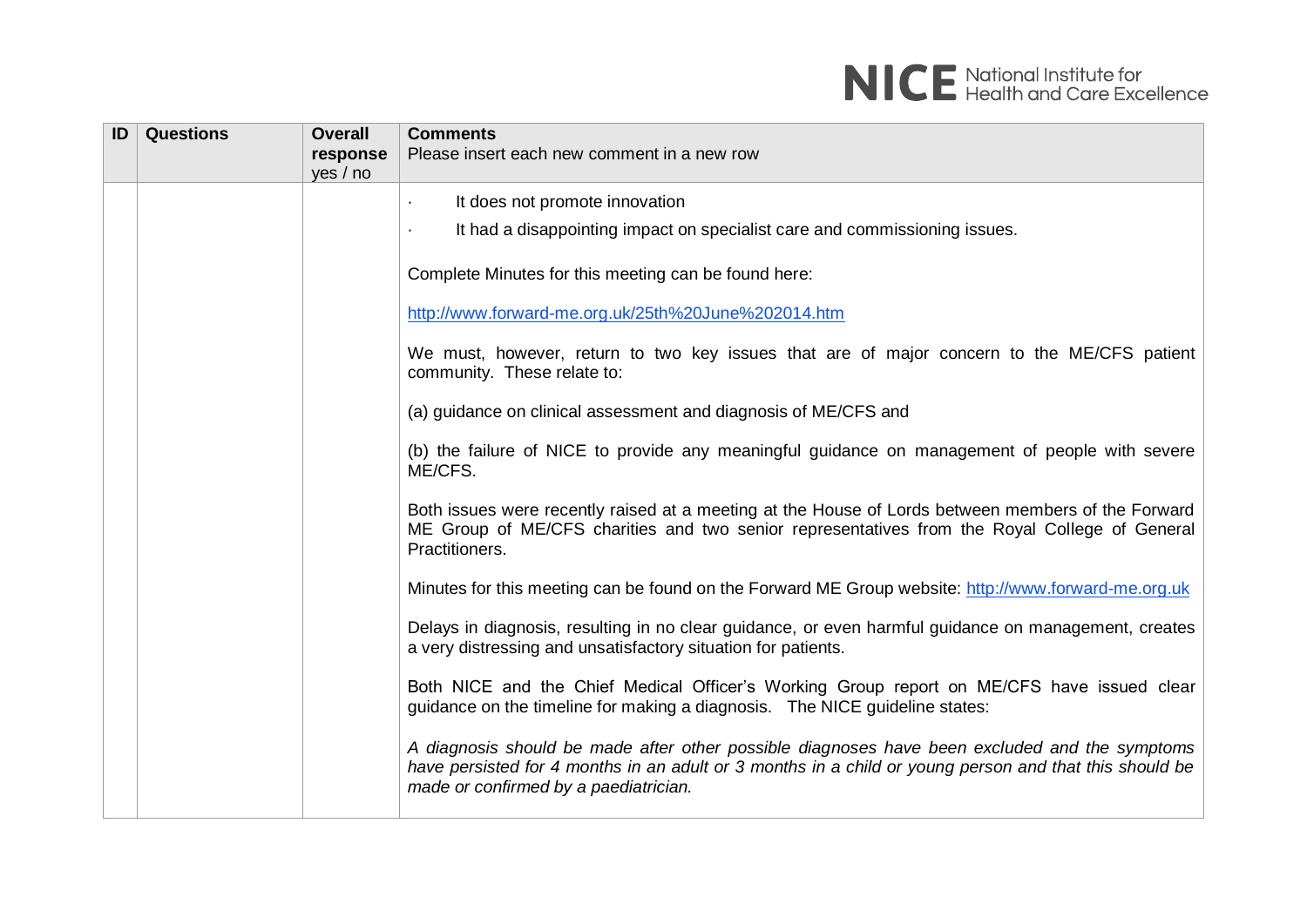

| ID | <b>Questions</b> | <b>Overall</b> | <b>Comments</b>                                                                                                                                                                                                                                                                                                                                                                                                                                                                                                                                                         |
|----|------------------|----------------|-------------------------------------------------------------------------------------------------------------------------------------------------------------------------------------------------------------------------------------------------------------------------------------------------------------------------------------------------------------------------------------------------------------------------------------------------------------------------------------------------------------------------------------------------------------------------|
|    |                  | response       | Please insert each new comment in a new row                                                                                                                                                                                                                                                                                                                                                                                                                                                                                                                             |
|    |                  | yes / no       |                                                                                                                                                                                                                                                                                                                                                                                                                                                                                                                                                                         |
|    |                  |                | Despite the NICE guidance being in place for almost 10 years, recent patient evidence collected by the<br>ME Association indicates that less than 20% of people are diagnosed within 6 months of symptoms<br>occurring. Over 60% are waiting a year or more.                                                                                                                                                                                                                                                                                                            |
|    |                  |                | At the other end of the spectrum, a GP with special interest in ME/CFS sent in written evidence to the<br>RCGP meeting relating to a GP trainee who had been chastised by her trainer for even making a<br>diagnosis of ME/CFS.                                                                                                                                                                                                                                                                                                                                         |
|    |                  |                | In addition, what has become known as the NICE guideline diagnostic criteria for ME/CFS is far too<br>broad. This is in direct contrast to the much more selective criteria that has been proposed by the<br>Institute of Medicine in America. Use of the NICE diagnostic criteria increases the possibility that people<br>who do not meet one of the stricter research or clinical diagnostic criteria for ME or CFS can be<br>diagnosed as having ME/CFS without proper consideration being given to other possible explanations<br>for having ME/CFS like symptoms. |
|    |                  |                | Misdiagnosis is therefore another significant concern to The MEA. In support of this position, one<br>research study reported that around 40% of people referred to a specialist ME/CFS service in Newcastle<br>did not even have a diagnosis of ME/CFS on further assessment.                                                                                                                                                                                                                                                                                          |
|    |                  |                | Reference:                                                                                                                                                                                                                                                                                                                                                                                                                                                                                                                                                              |
|    |                  |                | Newton JL et al. (2010) The Newcastle NHS Chronic Fatigue Syndrome Service: not all fatigue is the<br>same. The Journal of the Royal College of Physician of Edinburgh 40 (4): 304 - 307.                                                                                                                                                                                                                                                                                                                                                                               |
|    |                  |                | Around 25% of people with ME/CFS are severely affected – being wheelchair, house, or bed-<br>bound. This group faces a number of serious problems that are not being addressed in the current<br>guideline.                                                                                                                                                                                                                                                                                                                                                             |
|    |                  |                | First is the lack of any meaningful guidance on clinical assessment of people with severe ME/CFS.                                                                                                                                                                                                                                                                                                                                                                                                                                                                       |
|    |                  |                | Second is the failure to refer to serious neurological symptoms such as diplopia, blackouts, atypical                                                                                                                                                                                                                                                                                                                                                                                                                                                                   |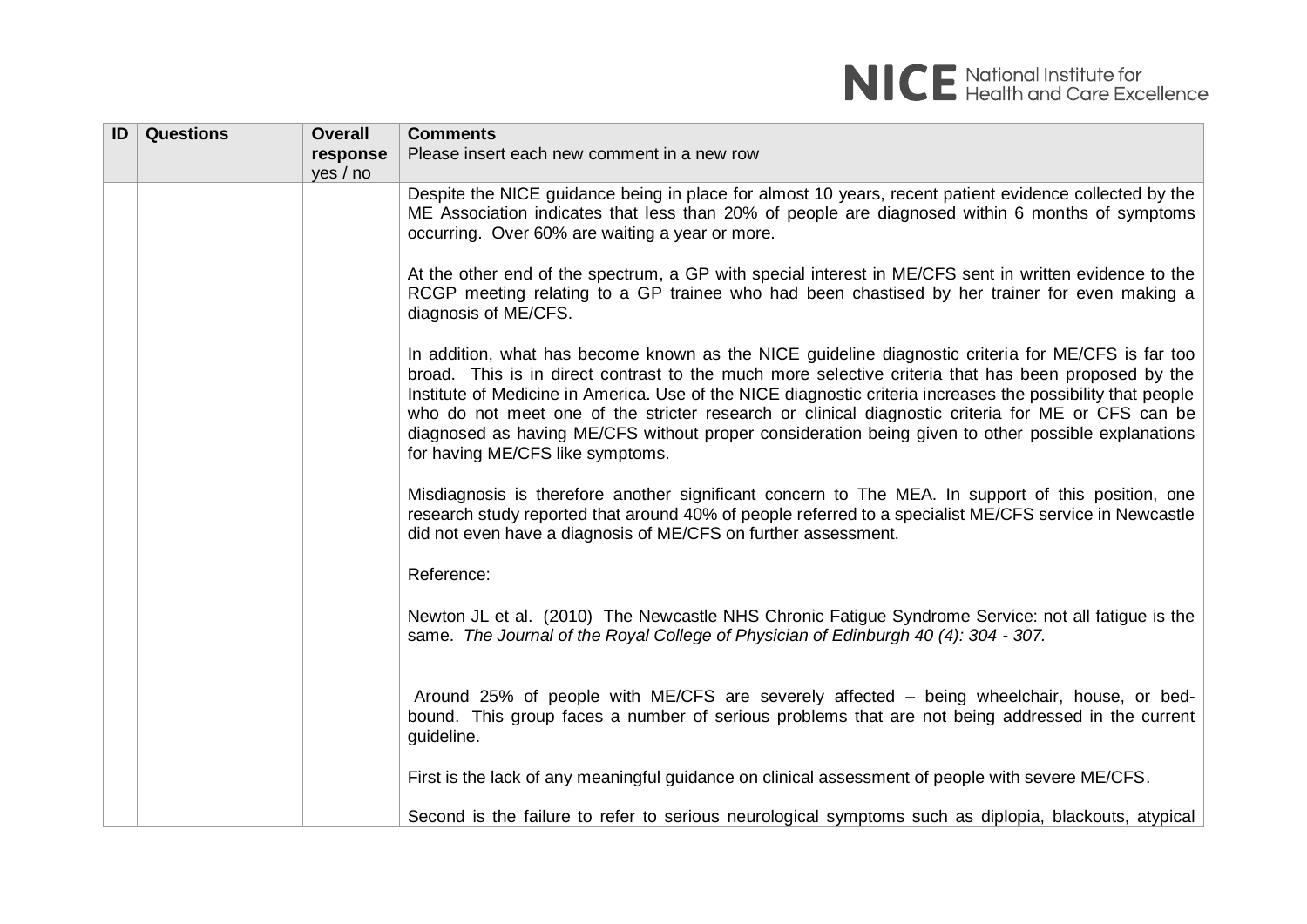

| ID | <b>Questions</b> | <b>Overall</b><br>response | <b>Comments</b><br>Please insert each new comment in a new row                                                                                                                                                                                                                                                                                                                                                                                                                                                          |
|----|------------------|----------------------------|-------------------------------------------------------------------------------------------------------------------------------------------------------------------------------------------------------------------------------------------------------------------------------------------------------------------------------------------------------------------------------------------------------------------------------------------------------------------------------------------------------------------------|
|    |                  | yes / no                   |                                                                                                                                                                                                                                                                                                                                                                                                                                                                                                                         |
|    |                  |                            | convulsions, loss of speech, and loss of swallowing necessitating nasogastric feeding – all of which are<br>referred to in section 4.2.1.1 of the 2002 Chief Medical Officer's Working Group report on ME/CFS. The<br>only reference to management of severe ME/CFS in the CG53 Quick Reference guidance is on page 17<br>where it recommends the use of telephone or email based management based on the principles of CBT<br>and GET. This recommendation has not been welcomed or used by people with severe ME/CFS. |
|    |                  |                            | Third is the almost complete lack of any form of domiciliary care or assessment being provided by<br>hospital-based referral services for people with severe ME/CFS. When added to the fact that it has<br>become increasingly difficult for people with severe ME/CFS to obtain a home visit from a GP, many are<br>left with no form of on-going medical care at all.                                                                                                                                                 |
|    |                  |                            | McDermott et al surveyed all of the 49 English NHS specialist CFS/ME adult services in England, in                                                                                                                                                                                                                                                                                                                                                                                                                      |
|    |                  |                            | 2013. This involved a cross-sectional survey conducted by email questionnaire                                                                                                                                                                                                                                                                                                                                                                                                                                           |
|    |                  |                            | All 49 services replied (100%). 33% (16/49) of specialist CFS/ME services provided no service for<br>housebound patients. 55% (27/49) services did treat patients with severe CFS/ME and their<br>interventions followed the NICE guidelines. The remaining services (12%, 6/49) offered occasional or<br>minimal support where funding allowed. There was only one NHS unit providing specialist inpatient<br>CFS/ME provision in England.                                                                             |
|    |                  |                            | Reference:                                                                                                                                                                                                                                                                                                                                                                                                                                                                                                              |
|    |                  |                            | McDermott C, AI Haddabi A, Akagi H, et al (2014) What is the current NHS service provision for patients<br>severely affected by chronic fatigue syndrome/myalgic encephalomyelitis? A national scoping exercise<br>BMJ Open 2014;4:e005083. doi: 10.1136/bmjopen-2014-005083                                                                                                                                                                                                                                            |
|    |                  |                            | Fourth is the way in which lack of proper medical care results in people with severe ME/CFS having<br>great difficulty in accessing social care. This situation resulted in an Inguiry by the All Party                                                                                                                                                                                                                                                                                                                 |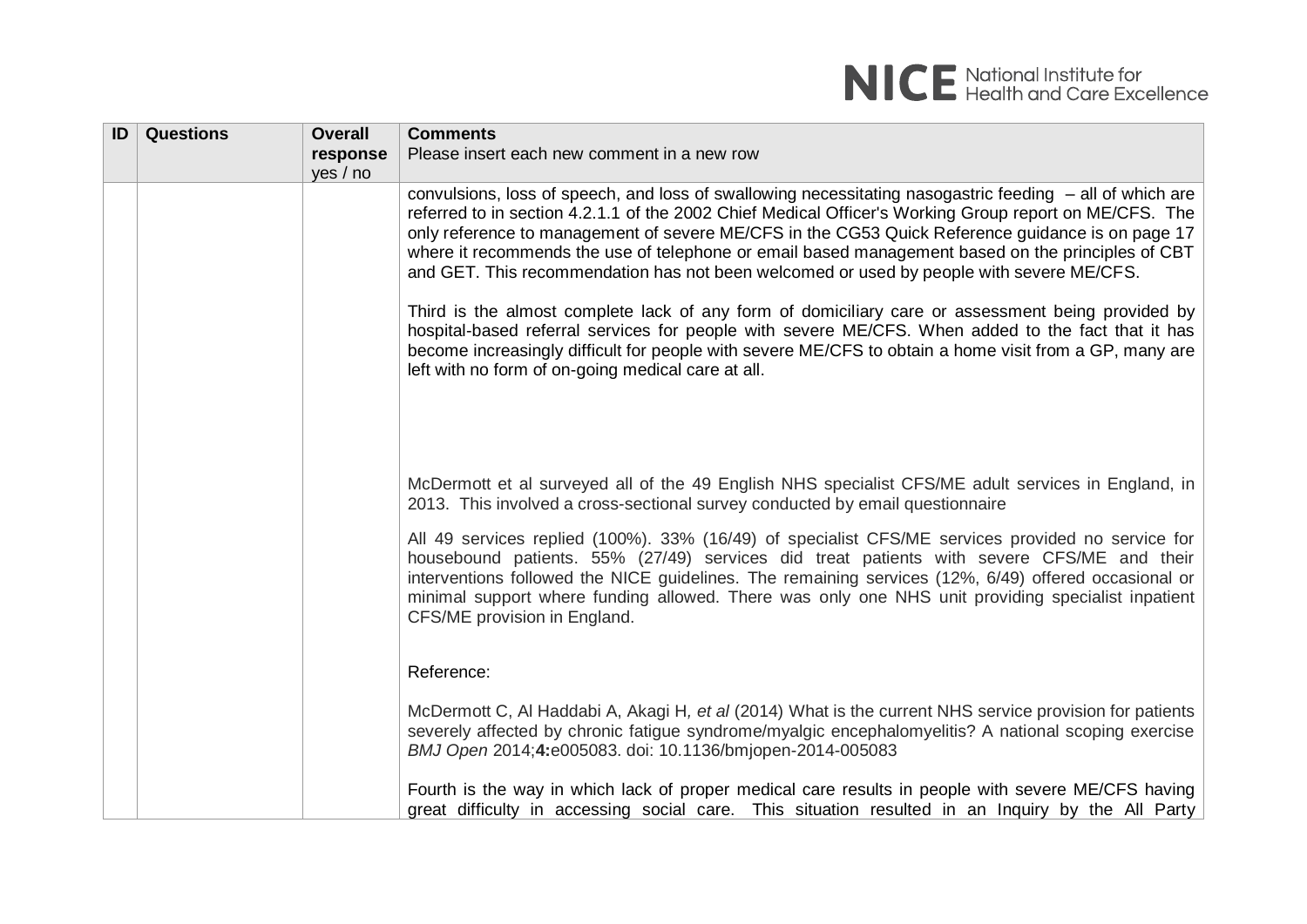

| ID | <b>Questions</b>                                                                        | <b>Overall</b>       | <b>Comments</b>                                                                                                                                                                                                                                                                                                                                                                                                                                                                                                                                                                                                                                                                                                                                                                     |
|----|-----------------------------------------------------------------------------------------|----------------------|-------------------------------------------------------------------------------------------------------------------------------------------------------------------------------------------------------------------------------------------------------------------------------------------------------------------------------------------------------------------------------------------------------------------------------------------------------------------------------------------------------------------------------------------------------------------------------------------------------------------------------------------------------------------------------------------------------------------------------------------------------------------------------------|
|    |                                                                                         | response<br>yes / no | Please insert each new comment in a new row                                                                                                                                                                                                                                                                                                                                                                                                                                                                                                                                                                                                                                                                                                                                         |
|    |                                                                                         |                      | Parliamentary Group on ME.<br>Reference:<br>Social care and ME/CFS - interim report prepared for the APPG on ME:<br>https://www.actionforme.org.uk/uploads/pdfs/close-to-collapse-report-UPDATED.pdf<br>Problems relating to late diagnosis and misdiagnosis, along with the difficulties in accessing both<br>medical and social care are two key issues that must be re-visited by NICE. The only way to do so is<br>through a proper review and update of the 2007 guideline.                                                                                                                                                                                                                                                                                                    |
| 3  | Do you have any<br>comments on<br>areas excluded<br>from the scope of<br>the guideline? | <b>YES</b>           | a) The NICE expert group appears to have ignored or dismissed the fact that outside the UK, especially<br>in America, there has been a very significant shift in official guidance on management of ME/CFS away<br>from the use of CBT and GET.<br>In America, guidance on management issued by the highly respected Centres for Disease Control<br>(CDC) has now dropped all reference to their previous recommendations relating to CBT and GET. As<br>a result, the CDC is now producing a far more balanced, comprehensive and pragmatic overview of<br>management of ME/CFS. This approach is welcomed by the US patient community, whereas the 'one<br>size fits all' approach involving CBT and GET in guidance produced by NICE, is opposed by the UK<br>patient community. |
|    |                                                                                         |                      | Link to new CDC guidance: https://www.cdc.gov/me-cfs/treatment/index.html<br>In a letter dated May 2017, sent to 85,000 doctors by Dr Howard Zucker, Commissioner at the New York<br>Health Department, revised guidance relating to the use CBT and GET in ME/CFS is summarised as<br>follows:<br>In the past, cognitive behavior therapy (CBT) and a graded exercise therapy (GET) were recommended<br>as treatments. However, these recommendations were based on studies that included patients with<br>other fatiguing conditions. Because of the hallmark intolerance to exertion of ME/CFS, exercise may<br>actually worsen the health of those living with this disease. Currently, there are no FDA approved<br>treatments for ME/CFS.                                     |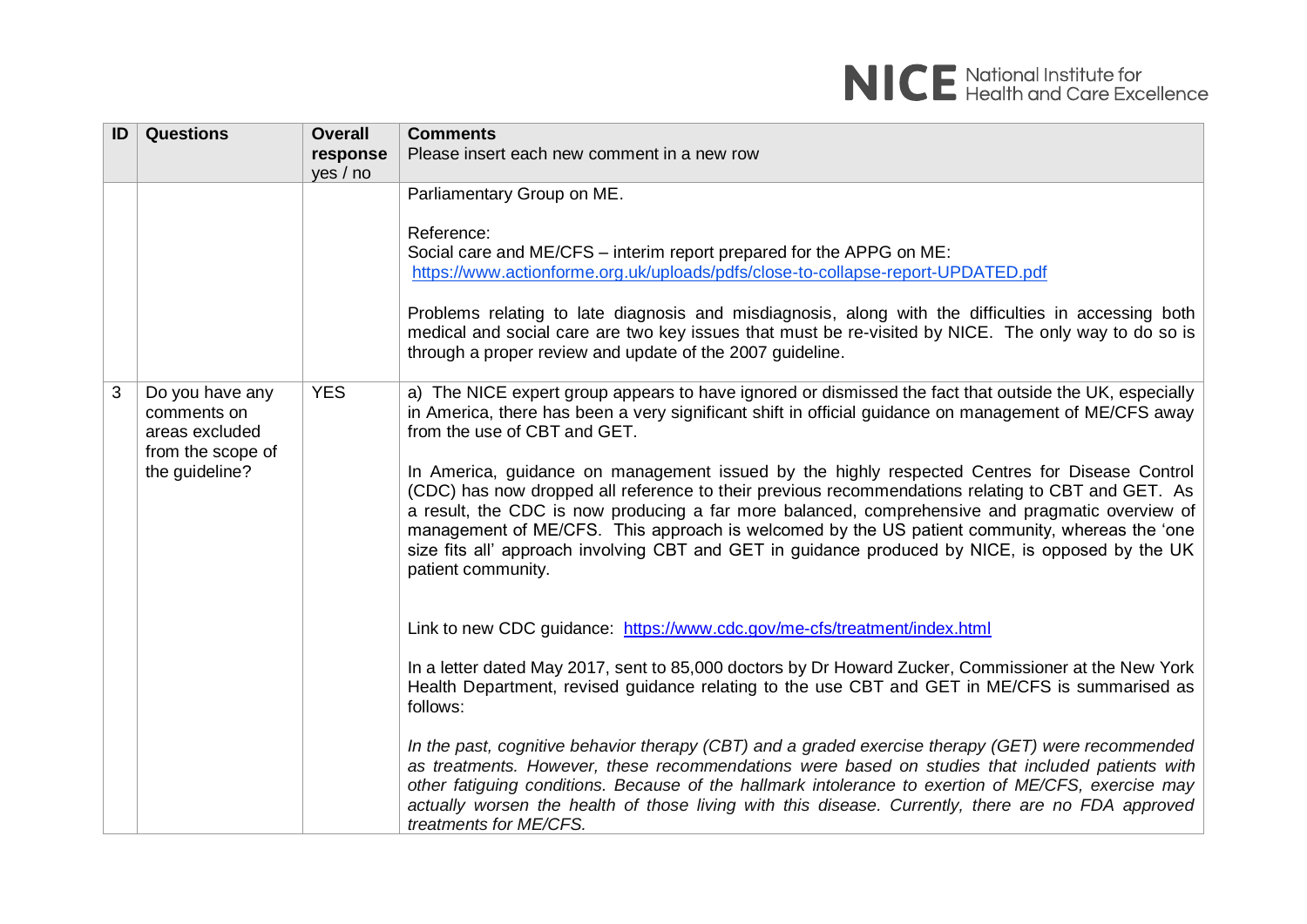# NICE National Institute for<br>NICE Health and Care Excellence

| ID | <b>Questions</b> | <b>Overall</b> | <b>Comments</b>                                                                                                                                                                                                                                                                                                                                                                                                                                                                                                                                          |
|----|------------------|----------------|----------------------------------------------------------------------------------------------------------------------------------------------------------------------------------------------------------------------------------------------------------------------------------------------------------------------------------------------------------------------------------------------------------------------------------------------------------------------------------------------------------------------------------------------------------|
|    |                  | response       | Please insert each new comment in a new row                                                                                                                                                                                                                                                                                                                                                                                                                                                                                                              |
|    |                  | yes / no       |                                                                                                                                                                                                                                                                                                                                                                                                                                                                                                                                                          |
|    |                  |                | Link https://drive.google.com/file/d/0B37JHmPXER6JZkZRd0hlalA2bUE/view                                                                                                                                                                                                                                                                                                                                                                                                                                                                                   |
|    |                  |                | With regard to the ethical position of the situation facing NICE, we cannot stress too highly that the<br>significant change in direction taking place in America regarding the use of CBT and GET does<br>necessitate a revision of the NICE guideline. This should reflect the fact that there is now a serious<br>debate surrounding the use of these two treatments taking place amongst both patients and health<br>professionals. This is the case regardless of whether the UK medical establishment agrees or disagrees<br>with the US position. |
|    |                  |                | As organisations responsible for the nation's health care, NICE and the Department of Health have a<br>duty to protect every patients right to receive safe and appropriate care. They should therefore be<br>producing recommendations on treatments that are acceptable, effective and safe – as well as providing<br>up to date information that can be presented and discussed with patients as part of the long established<br>principle of informed consent.                                                                                       |
|    |                  |                | The new position taken in the US establishes that there is growing and convincing evidence to support<br>the view that people with ME/CFS have a serious and debilitating biomedical condition involving<br>neurological, immunological and energy producing impairments. This is a condition that does therefore<br>require a biomedical approach management. The change in position in America has profound<br>ramifications in relation to a revision of the NICE guideline and cannot be ignored.                                                    |
|    |                  |                | b) Patient evidence on the acceptability, efficacy and safety of CBT, GET and Pacing appears to have<br>either been dismissed or ignored by the expert group. This is in sharp contrast to the Chief Medical<br>Officer's Working Group Report on ME/CFS. The CMO report recognized the importance of taking<br>patient evidence into equal account where there are strong and differing opinions on the value of CBT,<br>GET and Pacing.                                                                                                                |
|    |                  |                | Extensive patient led research carried by The MEA, and other ME/CFS charities, has consistently found<br>that the majority of people find CBT to be of no value. Over 50% report that GET has made their<br>condition worse.                                                                                                                                                                                                                                                                                                                             |
|    |                  |                | The MEA carried out the largest ever survey of patient reports on the use of CBT, GET and Pacing. This                                                                                                                                                                                                                                                                                                                                                                                                                                                   |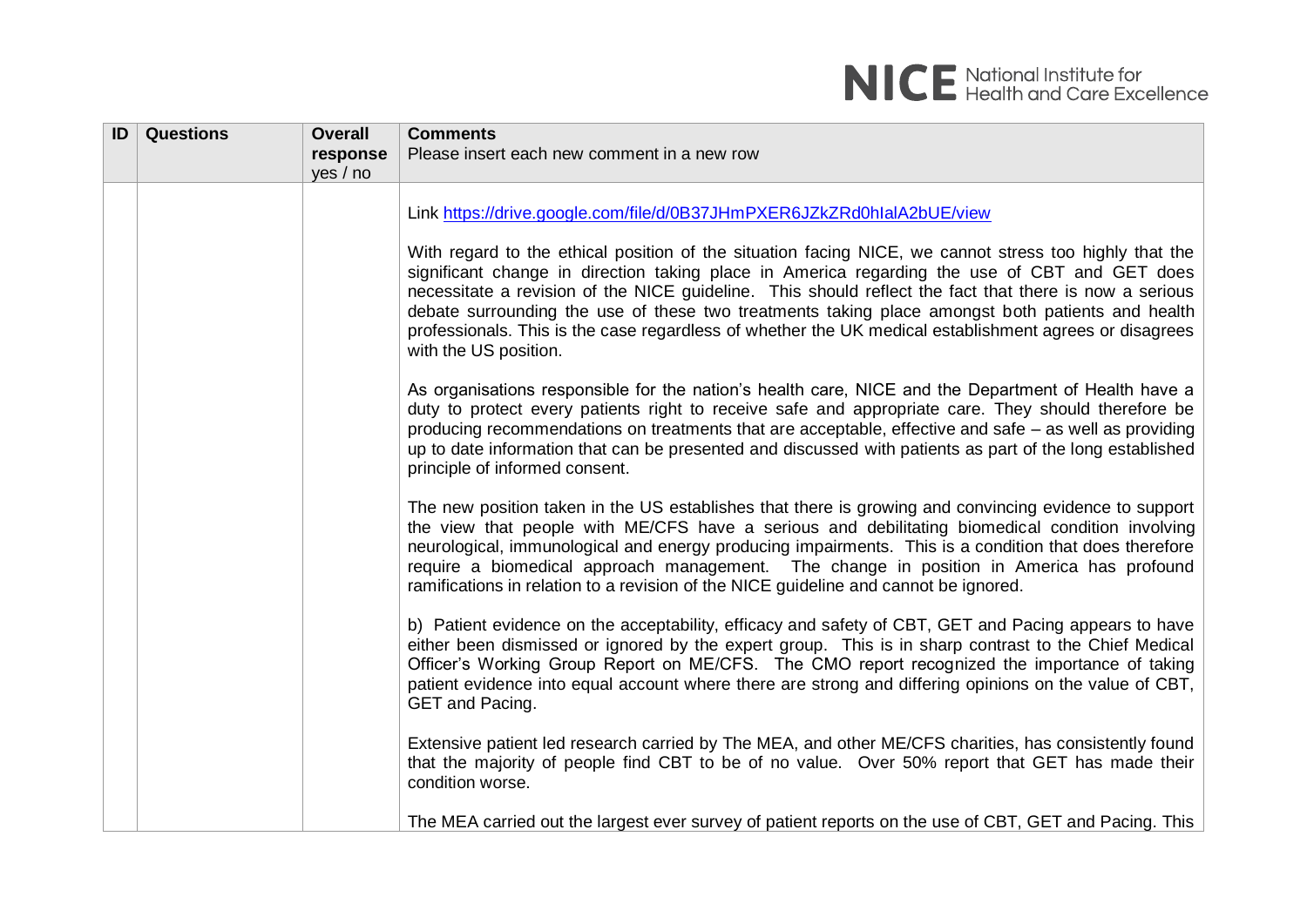

| ID | <b>Questions</b> | <b>Overall</b> | <b>Comments</b>                                                                                                                                                                                                                                                                                                                                 |
|----|------------------|----------------|-------------------------------------------------------------------------------------------------------------------------------------------------------------------------------------------------------------------------------------------------------------------------------------------------------------------------------------------------|
|    |                  | response       | Please insert each new comment in a new row                                                                                                                                                                                                                                                                                                     |
|    |                  | yes / no       |                                                                                                                                                                                                                                                                                                                                                 |
|    |                  |                | was followed up with a detailed report containing qualitative and quantitative patient evidence. A paper<br>carrying these results, which has been subjected to peer review, has been accepted for publication in<br>the Journal of Health Psychology. A summary of the MEA report, along with a link to the full report, can<br>be found here: |
|    |                  |                | http://www.meassociation.org.uk/2015/05/23959/                                                                                                                                                                                                                                                                                                  |
|    |                  |                | c) The expert group has not given proper attention to the widespread and serious criticisms of the<br>methodology and presentation of results from the PACE trial from academics, clinicians and patients.                                                                                                                                      |
|    |                  |                | This criticism includes a letter to the editor of Psychological Medicine from over 100 clinicians, medical<br>researchers, epidemiologists and statisticians, calling for the retraction of the PACE trial recovery paper<br>and the re-analysis of the recovery data by Wilshire et al who concluded:                                          |
|    |                  |                | The claim that patients can recover as a result of CBT and GET is not justified by the data, and is highly<br>misleading to clinicians and patients considering these treatments.                                                                                                                                                               |
|    |                  |                | References:                                                                                                                                                                                                                                                                                                                                     |
|    |                  |                | Letter to the editor of Psychological Medicine:                                                                                                                                                                                                                                                                                                 |
|    |                  |                | http://www.meassociation.org.uk/2017/03/we-call-for-the-retraction-of-the-pace-trial-recovery-paper-<br>open-letter-to-psychological-medicine-13-march-2017/                                                                                                                                                                                    |
|    |                  |                | Re-analysis of PACE trial recovery data:<br>Wilshire C, Kindlon T, Matthees A (2017) Can patients with chronic fatigue syndrome really recover after<br>graded exercise or cognitive behavioural therapy? A critical commentary and preliminary re-analysis of<br>the PACE trial. Fatigue: Biomedicine, Health & Behavior 5: 43-56.             |
|    |                  |                | http://www.tandfonline.com/doi/abs/10.1080/21641846.2017.1259724?journalCode=rftg20                                                                                                                                                                                                                                                             |
| 4  | Do you have any  | <b>YES</b>     | The MEA Association is a member of the Forward ME Group of charities. We will repeat the position                                                                                                                                                                                                                                               |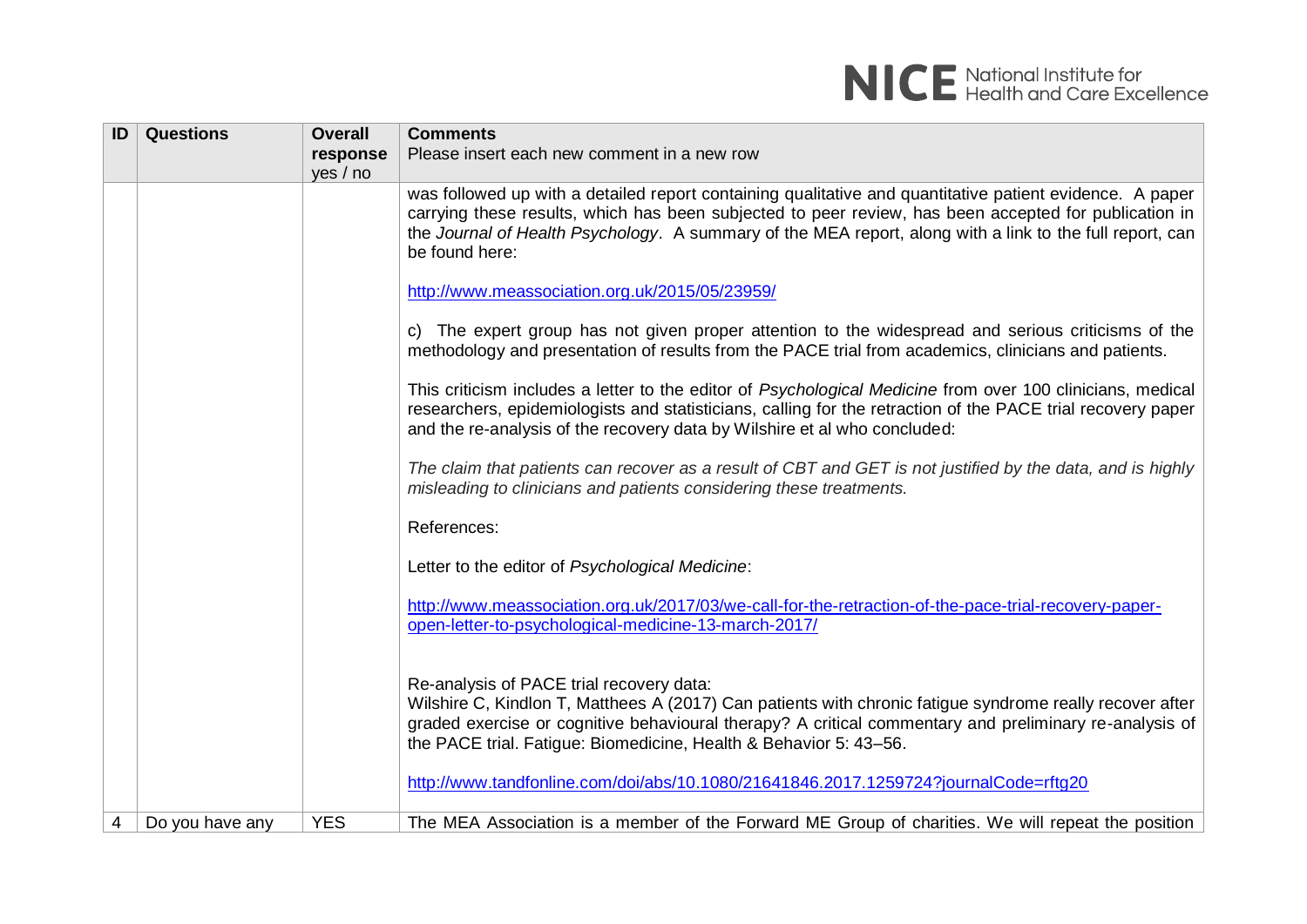

| ID | <b>Questions</b>                  | <b>Overall</b><br>response<br>yes / no | <b>Comments</b><br>Please insert each new comment in a new row                                                                                                                                                                                                                                                                                                                                                                                                     |
|----|-----------------------------------|----------------------------------------|--------------------------------------------------------------------------------------------------------------------------------------------------------------------------------------------------------------------------------------------------------------------------------------------------------------------------------------------------------------------------------------------------------------------------------------------------------------------|
|    | comments on<br>equalities issues? |                                        | that was agreed by the whole group in relation to equality issues in the group response to NICE. This is<br>as follows:                                                                                                                                                                                                                                                                                                                                            |
|    |                                   |                                        | In the context of well-understood conditions such as cancer, a significant possibility of need for<br>biological medical care is immediately understood as sufficient to secure a right of access to that care.<br>Based purely on the possibility of need, policy makers are clear that any patient or patient group who<br>might well suffer from cancer has a right to access biological testing, treatment and support.                                        |
|    |                                   |                                        | Stigma about ME/CFS has made it difficult for policy makers to recognize the profound importance of<br>their obligation to continue to protect that right in the context of this condition. Given the conclusion<br>among US health authorities that ME/CFS is a biological condition for which patients do require<br>biological testing, treatment and support, a significant possibility of biological need is a scientific fact for<br>this patient group.     |
|    |                                   |                                        | Because the need for biological medical care is a possibility rather than a proven fact, it is unclear at this<br>time whether policy makers have an obligation to proactively ensure that all patients in this group<br>receive biological medical care. Still, the possibility of need is sufficient to establish that it is unethical<br>for policy makers to knowingly obstruct access to biological testing, treatment and support for this<br>patient group. |
|    |                                   |                                        | Because the current guideline directs patient care squarely down the mental health track, it clearly does<br>obstruct patients' access to biological testing, treatment and support. To avoid this ethical violation, we<br>request that the guideline be revised to present a truthful, neutral picture of current debate about the<br>nature and optimal management of ME/CFS.                                                                                   |

**Please email this form to: [surveillance@nice.org.uk](mailto:surveillance@nice.org.uk)**

# **Closing date: 9am, 24 July 2017**

### **PLEASE NOTE:**

NICE reserves the right to summarise and edit comments received during consultations, or not to publish them at all, if NICE's reasonable opinion is that the comments are voluminous, publication would be unlawful or publication would be otherwise inappropriate.